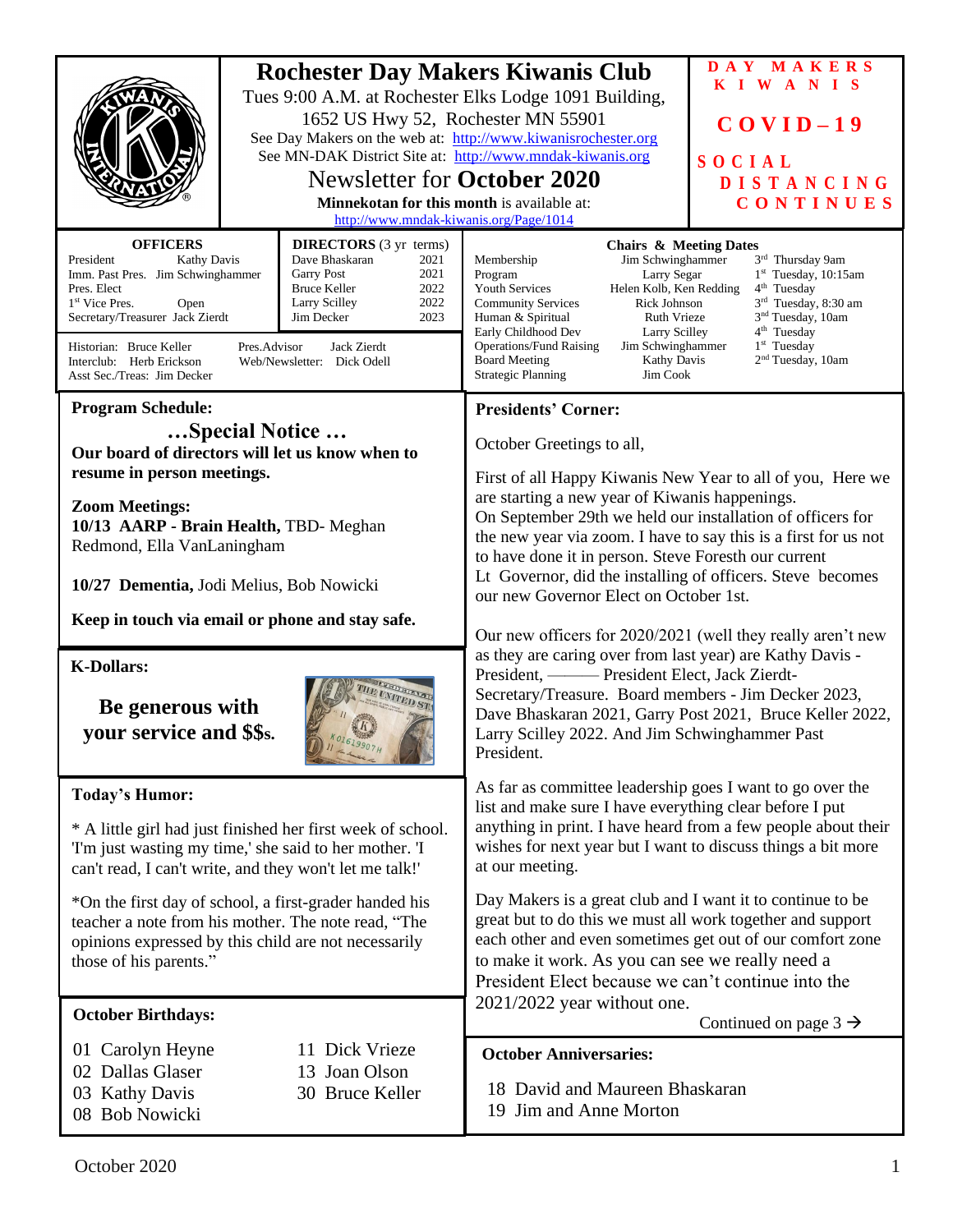| <b>Treasurer's Report - 09/29/2020</b>                                                                                                                                                                                                                                                                                                                                                                                                  | <b>BOARD MEETING</b> September 8, 2020                                                                                                                                                                                                                                                                                                                                                                                                                                                                                                                                                                                                                                                                                                                                                                                                                                                                                   |  |
|-----------------------------------------------------------------------------------------------------------------------------------------------------------------------------------------------------------------------------------------------------------------------------------------------------------------------------------------------------------------------------------------------------------------------------------------|--------------------------------------------------------------------------------------------------------------------------------------------------------------------------------------------------------------------------------------------------------------------------------------------------------------------------------------------------------------------------------------------------------------------------------------------------------------------------------------------------------------------------------------------------------------------------------------------------------------------------------------------------------------------------------------------------------------------------------------------------------------------------------------------------------------------------------------------------------------------------------------------------------------------------|--|
| <b>Bank Balance 09/29/2020:</b><br>\$25,052.47<br>6,741.47<br><b>Administrative Account</b><br>\$<br>10,665.86<br>Service Account<br>\$<br>\$<br>7,645.14<br><b>Charitable Account</b><br><b>Total Membership</b><br>46                                                                                                                                                                                                                 | Board Members/Committee Chairs Present:<br>Rick<br>Johnson, , Jack Zierdt, Dave Bhaskaran, , Jim Cook, Garry<br>Post, Kathy Davis, Larry Scilley, Jim Schwinghammer<br>Board Members/Committee Chairs Absent:, Larry<br>Segar, Ken Reding, Dick Vrieze, Ruth Vrieze, Jim Decker,<br>Helen Kolb, Bruce Keller<br><b>Others Present:</b> None                                                                                                                                                                                                                                                                                                                                                                                                                                                                                                                                                                              |  |
| <b>Jack Zierdt</b> , Treasurer                                                                                                                                                                                                                                                                                                                                                                                                          | <b>Additions and Corrections to Minutes of Previous</b><br>Meeting: There was a correction the sixth paragraph. A<br>discussion was held on the (approved motion) from the                                                                                                                                                                                                                                                                                                                                                                                                                                                                                                                                                                                                                                                                                                                                               |  |
| <b>Children's Fund:</b><br><b>Amazon Smile Program</b><br>When you shop this fall, remember the Amazon Smile<br>Program for boosting our fundraising projects.<br>https://smile.amazon.com/gp/chpf/homepage?orig=%2F<br>Same products, same prices, same service. Amazon<br>donates 0.5% of the price of eligible purchases.<br>What a good fundraising opportunity for our Kiwanis<br>Clubs. Check it out at the web site shown above. | July $14th$ meeting correction is in parenthesis and in<br>Jim Cook moved and Jim Schwinghammer<br>italics.<br>seconded to approve minutes, as corrected, from the<br>August 11th Board Meeting. Approved<br>Treasurer's Report for March 10, 2020: The printed<br>report was sent out to all board members preceding the<br>meeting. A correction in the Administrative Account for<br>August was needed. In Membership Dues \$655 was listed,<br>total income for the month was \$665 but should have read<br>\$655. Dave Bhaskaran moved and Garry Post seconded<br>the motion to approve the Treasurer's report as corrected.<br><b>Approved</b>                                                                                                                                                                                                                                                                     |  |
| <b>Herb Erickson and Dick Odell</b>                                                                                                                                                                                                                                                                                                                                                                                                     | <b>Correspondence:</b> Jack announced that we had received a<br>letter from the Kiwanis International Children's Fund                                                                                                                                                                                                                                                                                                                                                                                                                                                                                                                                                                                                                                                                                                                                                                                                    |  |
| <b>Day Makers ZOOM Meeting:</b><br>Oct 13 <sup>th</sup> - Day Makers Kiwanis Club Meeting<br>09:00 AM Central Time<br>Join Zoom Meeting<br>https://us02web.zoom.us/j/84145924594?pwd=NEFZK1<br>RSdDRSUXNHSWNHZVNRTXlydz09<br>Meeting ID: 841 4592 4594<br>Passcode: goblue<br><b>David Bhaskaran</b>                                                                                                                                    | thanking us for the donation of \$488.00 from our "K<br>Dollars" collected.<br>Approval for Payment of Bills: Dave Bhaskaran moved<br>and Jim Schwinghammer seconded the motion to<br>reimburse Jack Zierdt for printing and office expenses<br>from November, 2019 through September 3, 2020. The<br>total of the bill was \$105.00. Motion was Approved with<br>Jack Zierdt abstaining.<br><b>UNFINISHED BUSINESS:</b><br>The board was advised that checks in the amount of<br>\$100.00 each was sent to: Harriet Bishop Elementary<br>School to the attention of Katy Schaefer; Pinewood<br>Elementary School to the attention of Sarah Erickson; and<br>Riverside Elementary School to the attention of Jodi<br>Peterson. These were funds to be used for school supplies<br>that was approved by the board at our July meeting in lieu<br>of school supply member donations for this year.<br><b>NEW BUSINESS:</b> |  |
| <b>Think About It:</b><br><b>Anonymous Authors</b><br>Maturity is the ability to stand for a lot and fall for little.                                                                                                                                                                                                                                                                                                                   |                                                                                                                                                                                                                                                                                                                                                                                                                                                                                                                                                                                                                                                                                                                                                                                                                                                                                                                          |  |
| He who throws mud loses ground                                                                                                                                                                                                                                                                                                                                                                                                          | Jack moved that we transfer \$1,895.00 from the<br>Administrative Account to the Charitable Account for                                                                                                                                                                                                                                                                                                                                                                                                                                                                                                                                                                                                                                                                                                                                                                                                                  |  |
| Tell me, and I forget. Teach me, and I remember.<br>Involve me, and I learn.<br>We don't know how strong we really are until we are<br>tested.<br><b>Beverly Livesay</b>                                                                                                                                                                                                                                                                | Scholarships, Dave Bhaskaran seconded the motion.<br>Approved.<br>Dave Bhaskaran moved that we transfer \$1,082.50<br>(Garage/Treasure Sales Monies) to the Charitable Account<br>for Scholarships, Garry Post seconded the motion.<br><b>Approved</b><br>$\rightarrow$ Continued on page 3                                                                                                                                                                                                                                                                                                                                                                                                                                                                                                                                                                                                                              |  |
|                                                                                                                                                                                                                                                                                                                                                                                                                                         |                                                                                                                                                                                                                                                                                                                                                                                                                                                                                                                                                                                                                                                                                                                                                                                                                                                                                                                          |  |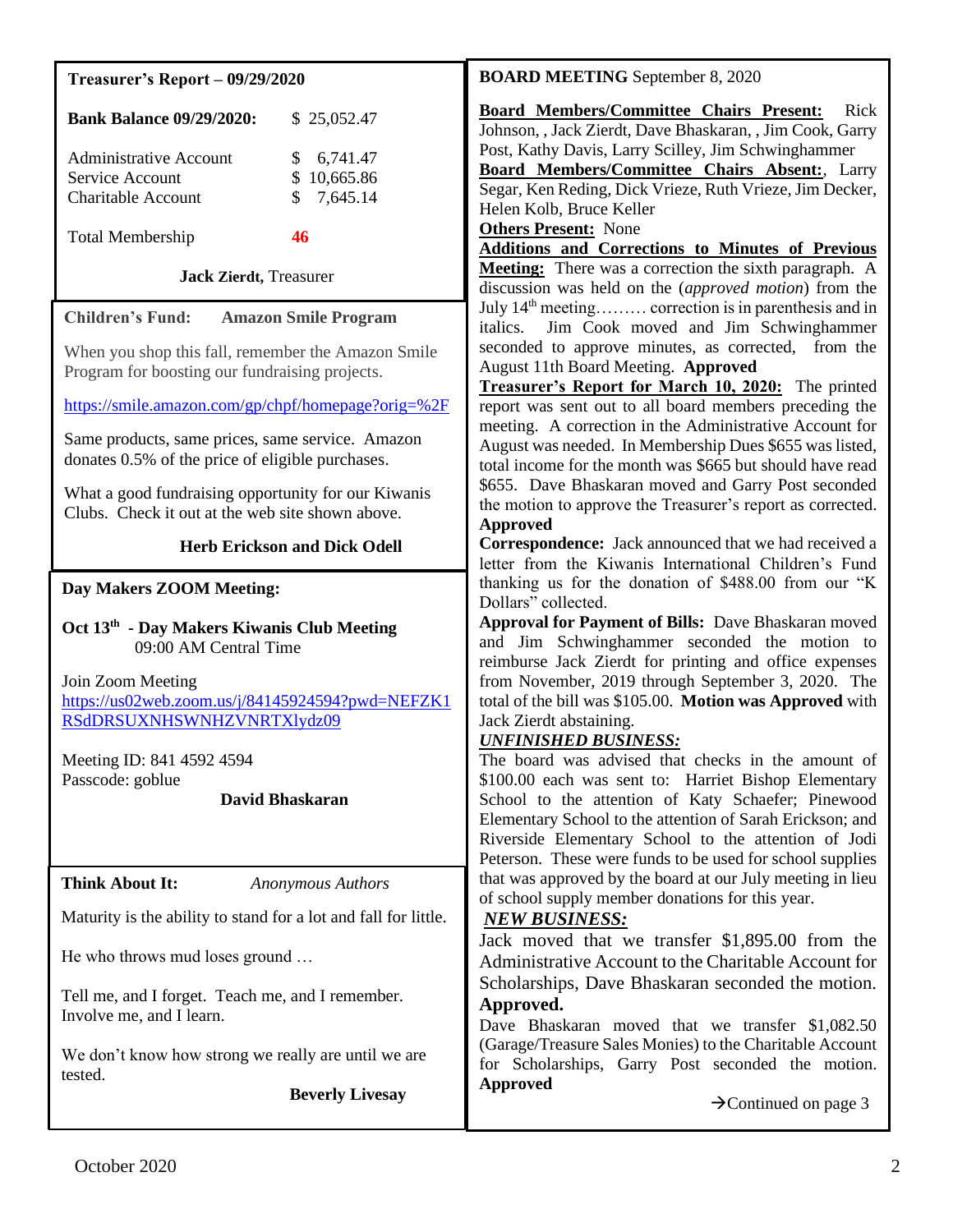### **Kiwanis Day Makers Club Dues:**

October is the beginning of the  $1<sup>st</sup>$  quarter of the new Kiwanis year. Therefore, the 1<sup>st</sup> quarter (Oct, Nov, Dec) dues are now payable. Please send your check for the  $1<sup>st</sup>$  quarter dues to Jack.

Some of you still owe for the  $3<sup>rd</sup>$  or  $4<sup>th</sup>$  quarter of the Kiwanis year so please send those dues in as well. If you aren't sure if you paid your 3<sup>rd</sup> or 4<sup>th</sup> quarter dues, please feel free to contact Jack.

The dues are as follows: Regular Membership \$45.00 @quarter; Spouse Membership \$25.00 @quarter and Life Membership \$35.00 @quarter.



**Jack Zierdt** DM Treasurer

### **Make a Child's Day Fun:**

Remote learning and shelter-in-place activities.

Find old costumes in the basement or attic storage and let the "little ones" play "dress up". Then story time.

Butterflies migrated south in the winter ???



**Dick Odell**

# **Day Makers Board Meeting:** Continued from p 2.

It was brought to the attention of the board that we have three board members in question of renewing their membership on October  $1<sup>st</sup>$ . They are behind in their dues payments and no response has been forthcoming when contacted. They will again, be contacted to get a decision before the new year begins.

The budget for the 2020 – 2021 Kiwanis Year was presented and discussed. **It was approved by consensus of the board members present.**

All board members present agreed that we will have a ZOOM membership meeting on September  $29<sup>th</sup>$  with induction of officers and a program on membership and highlights of the District by Steve Forseth of Stillwater, our present Division 7 Lt. Governor and the District Governor-Elect.

It was decided that we will continue to hold ZOOM membership meetings every other week through December. We will evaluate our position of meetings beginning in January during the upcoming months.

The question was raised do we continue to collect Hy Vee receipts for the schools and if so, how do we get them to the schools?

Kathy adjourned the meeting at 11:18 AM

#### **Jack Zierdt**, Secretary/Treasurer

**President's Corner:** Continued from page 1

need for one or two of you to step forward and accept the We have many capable people in this club and we really challenge  $\mathbf{G}$ 

I know I have a very busy year coming up as serving both as your president and the Lt Governor Elect, but I'm really looking forward to it. Charles Huntley is the Lt Governor and he is in charge of Division 7, but I will be connecting with the clubs in the southern part of the division. I start off with a 7:00 am meeting in person in Lake City on Oct. 1. I'll really have to make sure my alarm is set.  $\bigoplus$ 

I'm so glad and honored to be a part of this club and I'm very thankful that all of you are a part too. Together we will move forward. Our first meeting in October will be on the 13th. And yes it will be on zoom. I know some clubs are now meeting in person but we will wait a bit.

Take care and I hope to see you on zoom but I wish it was in person.

**Kathy Davis**, President